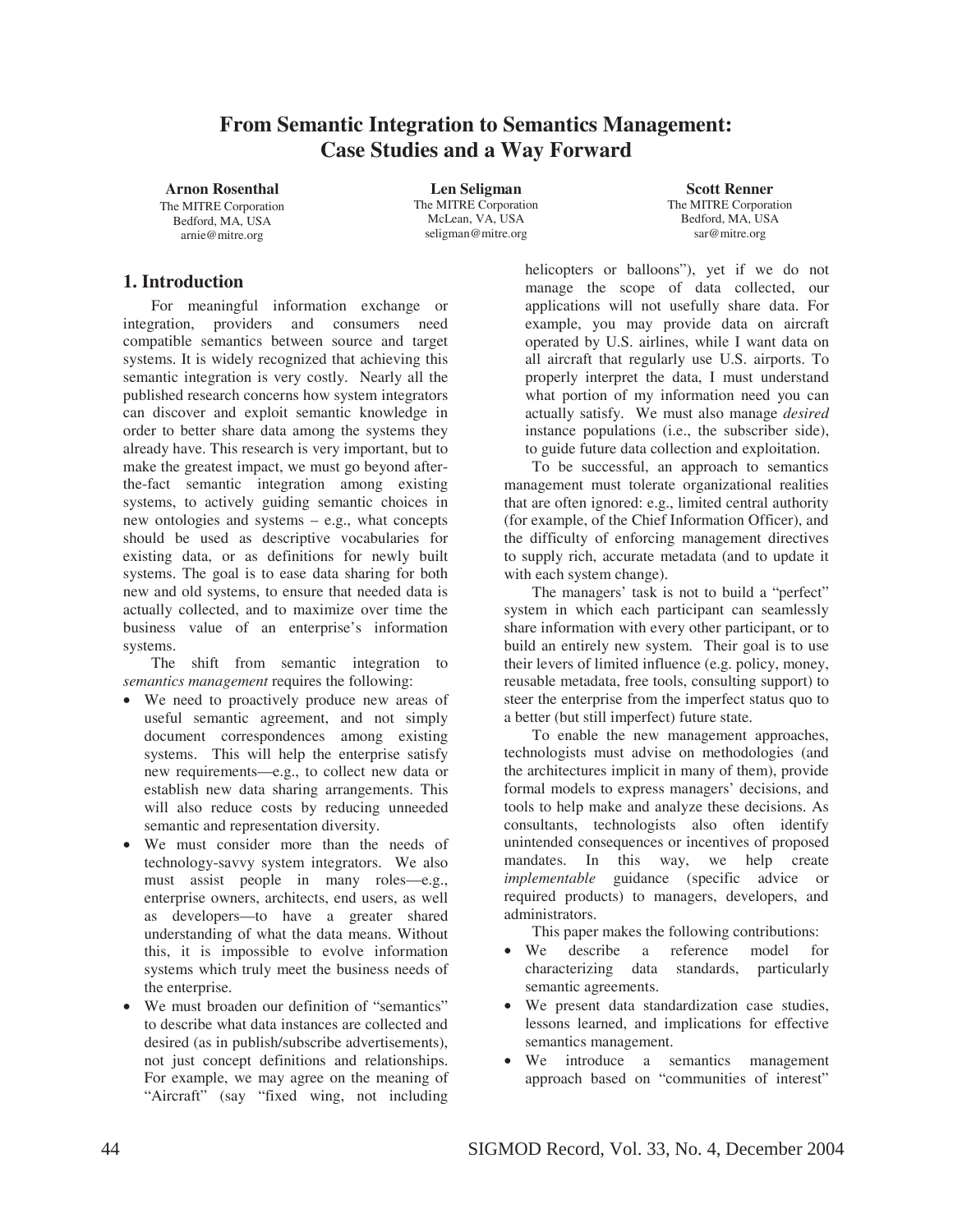that we believe respects organizational realities that are too often ignored.

• We describe research challenges that can advance tools and methodologies for the community of interest approach.

Large organizations will undoubtedly use a variety of formalisms, some traditional and some emerging (e.g., semantic web). For wide applicability, we thus make our main points formalism neutral, where possible.

# **2. Reference Model for Comparing Types of Data Standards**

We now present a set of axes for describing a standardization approach. This helps us understand essential features of previous approaches, and also helps frame questions about what to standardize and how to proceed.

We begin with terminology from the ISO 11179 metadata registries standard [ISO99], which distinguishes a *data element concept* (i.e., meaning) from its value's representation (i.e., datatype, domain, units of measure); the combination of meaning and representation is called a *data element*. 1

*1. What types of objects are being standardized?* 

- What is the proper granule of semantics to standardize (e.g., data element concept, data element, a full schema)?
- Does the standard specify representation(s)? How many representations can one specify for a concept (0, 1, multiple). When there is only one, conformance is harder, but data is plug compatible – values need no mediation.
- What kinds of constraints and relationships among elements does the standard capture? Answers range from dictionaries of stand-alone element definitions, through XML or object schemas with constraint constructs, to ontologies with richer assertions and logical inference.
- If the standard defines schemas or ontologies, does it also specify instance sets? (E.g., what are country code values and their associated countries)?
- 2. *How will the standard structures (ontologies or schemas) be used?*
- Is the standard solely a descriptive vocabulary (e.g., an ontology) that expresses semantics, or

 $\overline{a}$ 

is it also a schema to be instantiated? If the latter, then is the schema:.

- Implemented natively within a system?
- An additional interface that a system should support? If so, what operations should that interface support—e.g., the operations a typical DBMS supports on views)?
- An interchange format—i.e., the standard defines a structure for exported objects (files or messages), which will be physically materialized and then delivered to consumers?
- 3. *What are the characteristics of the community developing the standard?*
- Is there one primary stakeholder with most or all of the decision making authority (e.g., the Internal Revenue Service for U.S. tax submission formats) or is authority distributed?
- What are participants' obligations to support the standard? (e.g., use it for all new development, use it as one of multiple interfaces, map all legacy systems to the standard within a certain time period)
- Is there a pre-existing shared understanding of the domain? Standardization is easier where this exists (e.g., purchase orders).

### **3. Case Studies**

 $\overline{a}$ 

We present three examples of semantics management, drawn from our experience with the U.S. Department of Defense (DoD). (This paper expresses the authors' views, not MITRE or government positions.)

#### **3.1 DoD Data Administration Program**

Like any giant organization, the DoD is plagued with data interoperability problems caused by differences in data semantics and representation. The DoD is now in the process of replacing its data administration policy and procedures. The previous effort (officially running from 1991 until 2003) was an attempt at enterprise data standardization. It attempted to eliminate these problems by eliminating the differences, DoD-wide. In the terms of our framework, the former data administration program:

- *Standardized individual data elements*, for publisher and subscriber systems
- *Did not support agreement on data element concepts* (independent of representation).
- *Allowed only one standard representation* for each concept.<sup>2</sup>

<sup>&</sup>lt;sup>1</sup> The case studies below do not exploit (and sometimes predate) the ISO standard, which rather recently added APIs for tool vendors. Without supporting tools, the standard has little payback.

 $2^2$  The above choices allow a standard data element to be passed between systems, without extra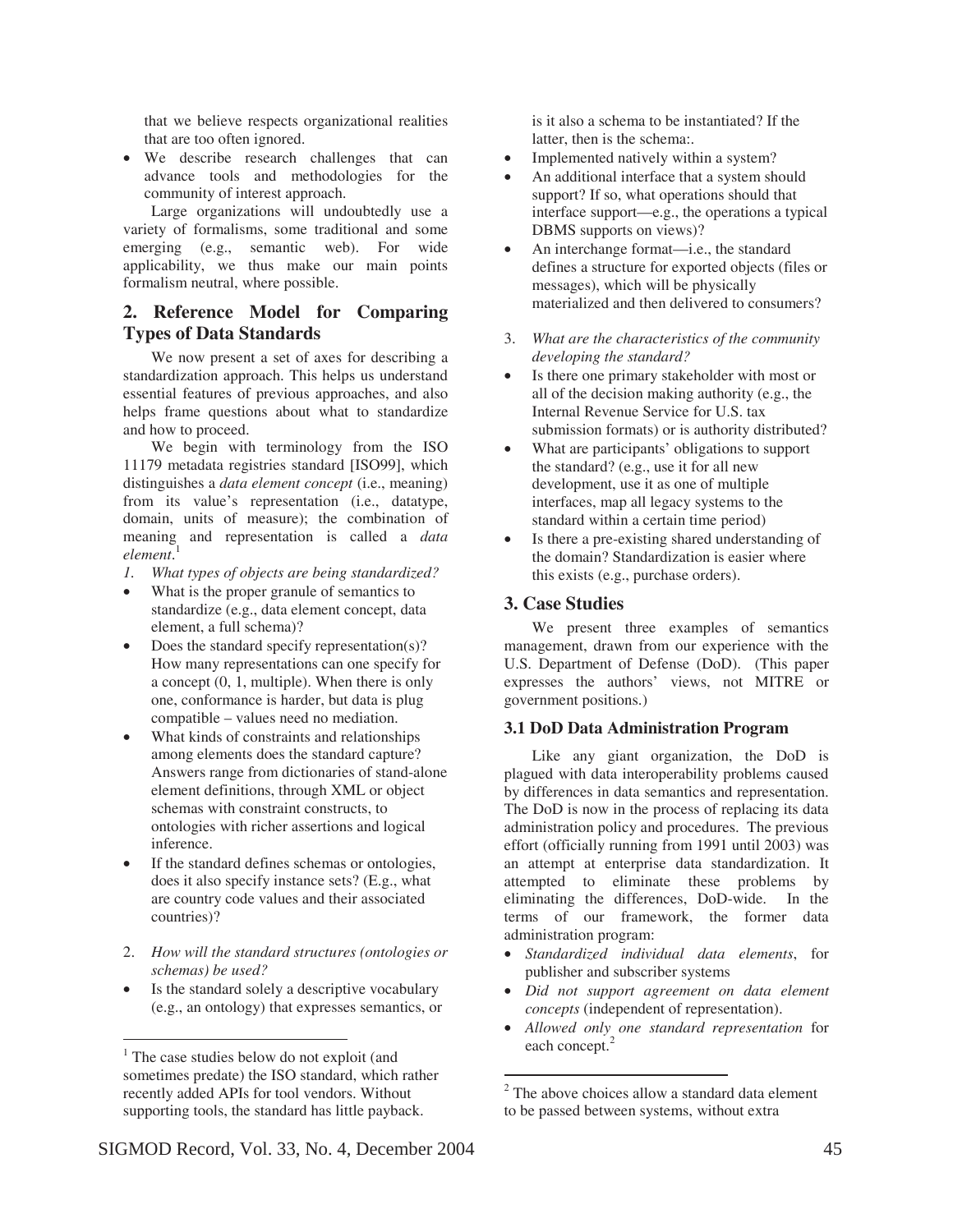- *Captured no structural semantics.* The official standard addresses just data elements. However, organizations registered conceptual schemas (in IDEF1X, an extended entity-relationship formalism). These schemas were not maintained as the actual systems evolved. Occasionally they were used to educate new staff, and developers of new systems borrowed portions unofficially.
- *Provided no formalism for describing the instances a publisher offers, or a consumer wants.* Information needed for mediated publish/subscribe was deferred.
- *Defined standards intended to be implemented internally, by each system, for all data.*

The DoD data standardization effort aimed to produce a single, logical, fully-attributed data model of immense scale, probably exceeding  $10^5$ entities and  $10^6$  attributes. Today it seems impossible that such an effort could ever succeed, and in fact, by 2000, the need for a new approach was widely recognized. The program was costly, and the ~12,000 registered data elements were infrequently reused, and so did little to promote interoperability.

The process charged with deconflicting data elements in the standard was ineffective for several predictable reasons. Sometimes there are legitimate needs for several forms (e.g., to trade precision versus bandwidth). Other times, existing communities (e.g.., Army, Navy) wanted to continue using their own standards. In addition, the process introduced delays for developers. Most important, the process created a disincentive to agree on semantics, since agreement usually meant that somebody had to change implementation.<sup>3</sup>

However, within the overall program we have found several pockets of success. For example, the

validation or conversion. However, it gave little help in shipping data between systems that already used different representations (e.g., feet versus meters, GIF versus JPG, 32 versus 64 bits). An unfortunate side effect is that each participant contributed their own definition to the standard independently, differing only in representation details. The registry captured no similarity between notions like Fuel\_Load in liters, or gallons.

<sup>3</sup> It is interesting to compare DoD's flat concept space with the ontology of Cyc [Lenat95]. The careful structure and separation of concept and representation are helpful. Still, Cyc's goal is more for semantic integration than active management of semantics. If one allows developers to choose freely from Cyc's  $10^6$  concepts, their systems will have too many inconsistent semantic choices.

US Strategic Command successfully reengineered their war-planning systems to use a single data model. In almost every success, we found:

- A standard data model of reasonable size; the largest plausible success has  $\approx$ 1,000 tables.
- A cohesive local enterprise, with relatively few, well-defined interfaces to the external world
- A single authority exercising effective control over the system requirements, the funding, the developers, and the users.

#### **3.2 Meteorology Data Standard**

This is a DoD-wide standard for meteorology (weather) and oceanography data. It contains on the order of 1,000 attributes, and was developed over a period of five years, at a total cost easily exceeding \$1M. It was developed as a part of the data administration program described above, and in our framework it has almost the same description; the difference is that this is a conceptual model intended to specify interfaces and data exchange formats and was not intended to be implemented natively by participating systems. The standard is successfully used by several systems that exchange weather data. This is an exception to the single-authority pattern described above, because these systems are *not* built or operated under any single authority. We explain this in part by observing the pre-existing shared understanding of the domain. Concepts like "dry adiabatic lapse rate" are the same everywhere for everyone, and graduate students have spent years acquiring this shared body of knowledge.

#### **3.3 "Cursor-On-Target" Schema**

Cursor on Target is an XML schema for documents that describe the time and geographic location of an event of interest. The underlying model is very simple: 3 entities, 13 attributes. It is used to share targeting information between automated systems. In terms of our framework, this particular effort:

- Standardized an entire schema
- Did not define free-floating data elements independently of the schema structure
- Specified a single representation for each data element
- Captured the relationship constraints that XML schemas could express
- Made no mention of instance populations
- Defined an interchange format

This effort has been judged a huge success, going from concept to operations in under 18

 $\overline{a}$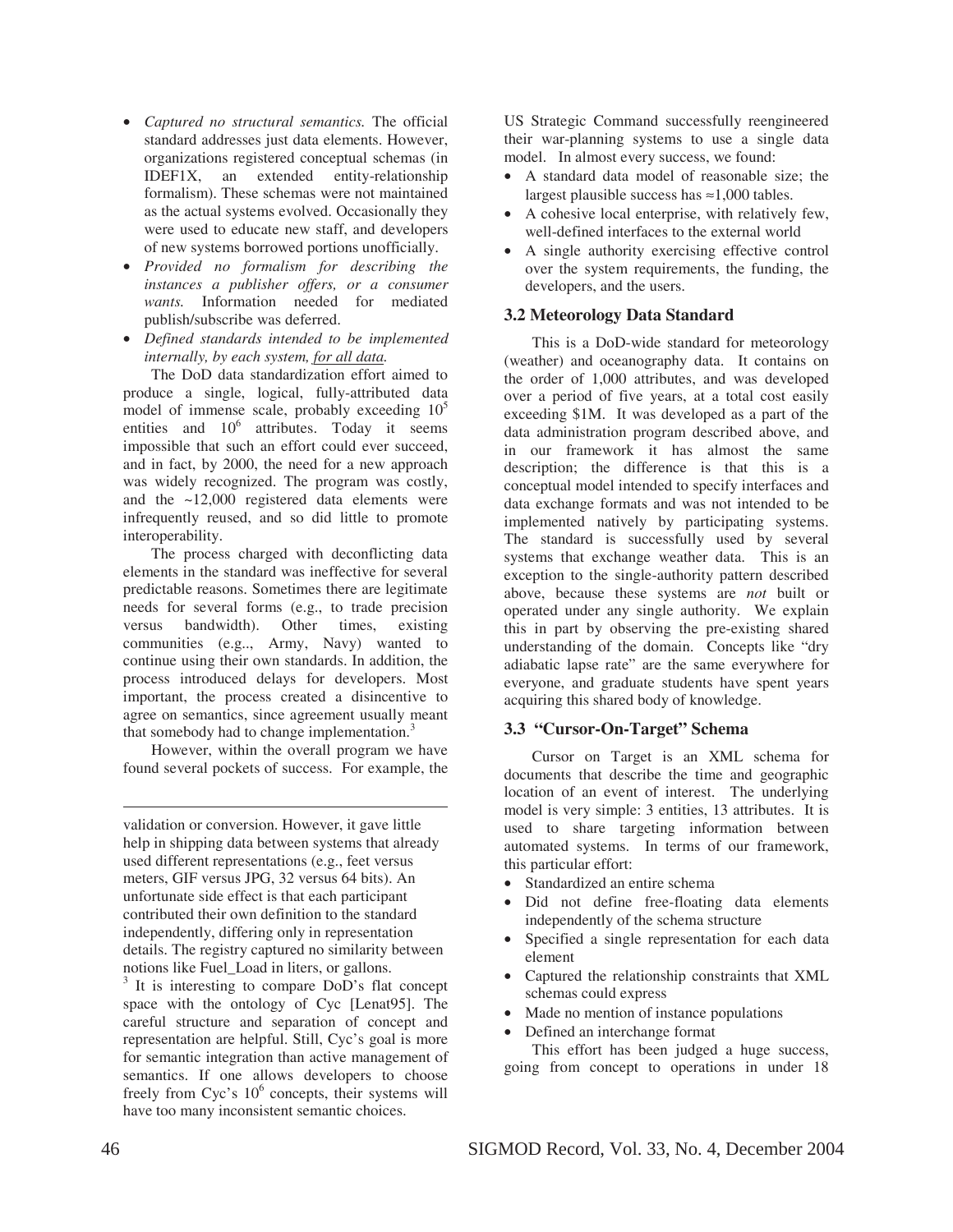months.<sup>4</sup> Many systems in many organizations have implemented the standard – another exception to our single-authority rule. We observe that it is feasible to get fairly widespread agreement (e.g., among approximately 40 systems) on a very small set of definitions, especially when the end-user demand is strong. Nevertheless, many other systems will not implement this schema, preferring standards produced by other communities.

### **3.4 Lessons**

The first lesson seems obvious: a very large enterprise cannot hope to construct a single data model (or even a single set of universallyunderstood concept definitions) for all the data it requires. The "eliminate diversity" approach promised simplicity, abstracted into a hub and spokes model. But such simplicity could not be delivered, and the hub and spokes model gave little help in dealing with messy realities. Approaches that require perfect coordination and altruism are of no practical interest.

The second lesson explains the first. Semantic agreement comes at a cost, and that cost is driven both by the number of people who require a shared understanding, and the number of concepts they must all understand. The cost element appears to be the *person-concept*. We are aware of many examples of small numbers of participants agreeing on large, complex standards (e.g., meteorology) and of larger numbers of participants agreeing on modest standards (e.g., cursor on target), but we have seen few successes where large numbers of autonomous participants agreed to a large, complex standard.

Third, practical semantics management must recognize the limited ability of managers to enforce conformance to standards. Clearly, this is true in *megasystems*—i.e., "enterprises" where no person has authority over all parts of a system (e.g., Health Care, and decentralized institutions like the DoD or Intelligence Community). But enforcing data standards is problematic even at a smaller scale where there is centralized authority.

The problem is that a good manager's preferences are not absolute–he must recognize that some systems in his community may have good reasons not to conform. For example, in MITRE, a 5000-person company, the CIO can select standards for the company's operational systems. Signing a mandate (e.g., to select a data standard or an architecture) constitutes (only) an influence on

 $\overline{a}$ 

future actions by our own enterprise. He cannot decree that the legacy data and systems will be instantly upgraded. He cannot affect the standards of our government partners or of the important packages that we buy (e.g., Microsoft Outlook, PeopleSoft). There may also be applications with special requirements (e.g., extreme precision, host country rules, close integration with a customer or COTS or legacy system) for which he must allow violations of the organizational standard, even for new development.

# **4. Progressing via "Communities of Interest"**

Having learned from previous experiences, the DoD recently published a new data strategy [DoD03]. Semantics are to be managed "within *communities of interest* (COIs) rather than standardizing data elements across the Department." The strategy defines a COI as a set of stakeholders "who must exchange information in pursuit of their shared goals, interests, missions, or business processes and who therefore must have shared vocabulary for the information they exchange." Community stakeholders include users that participate in information exchanges, developers that build systems for these users, enterprise architects that define requirements based on mission needs, and managers that acquire systems on behalf of the users.

The above is just a first step toward defining the COI approach. As yet, it says nothing about how communities are formed, who should be included, what authority do they have, how do they collaborate with other communities, and (perhaps most important to specify carefully) what do they produce. DoD is working to address these questions; in this section, we give our own (emerging) proposals.

We focus on defining community concepts and tasks that should be useful in many different methodologies. We anticipate that communities will be run in many different ways, depending on size, culture, time available, and so forth. Following the UML approach, we define conceptual categories, and products to be produced, rather than the detailed process that produces the product. Communities will be loosely coupled – each can choose its internal processes, and groups of them can choose how they collaborate to form new communities. The focus on products also should enable research ideas and tools to be used in many settings.

Three basic tasks that communities must accomplish to enable data sharing are *create definitions, adopt definitions (or more generally,* 

<sup>4</sup> Development often takes several years in similar military systems, in part because of rigorous test and certification procedures.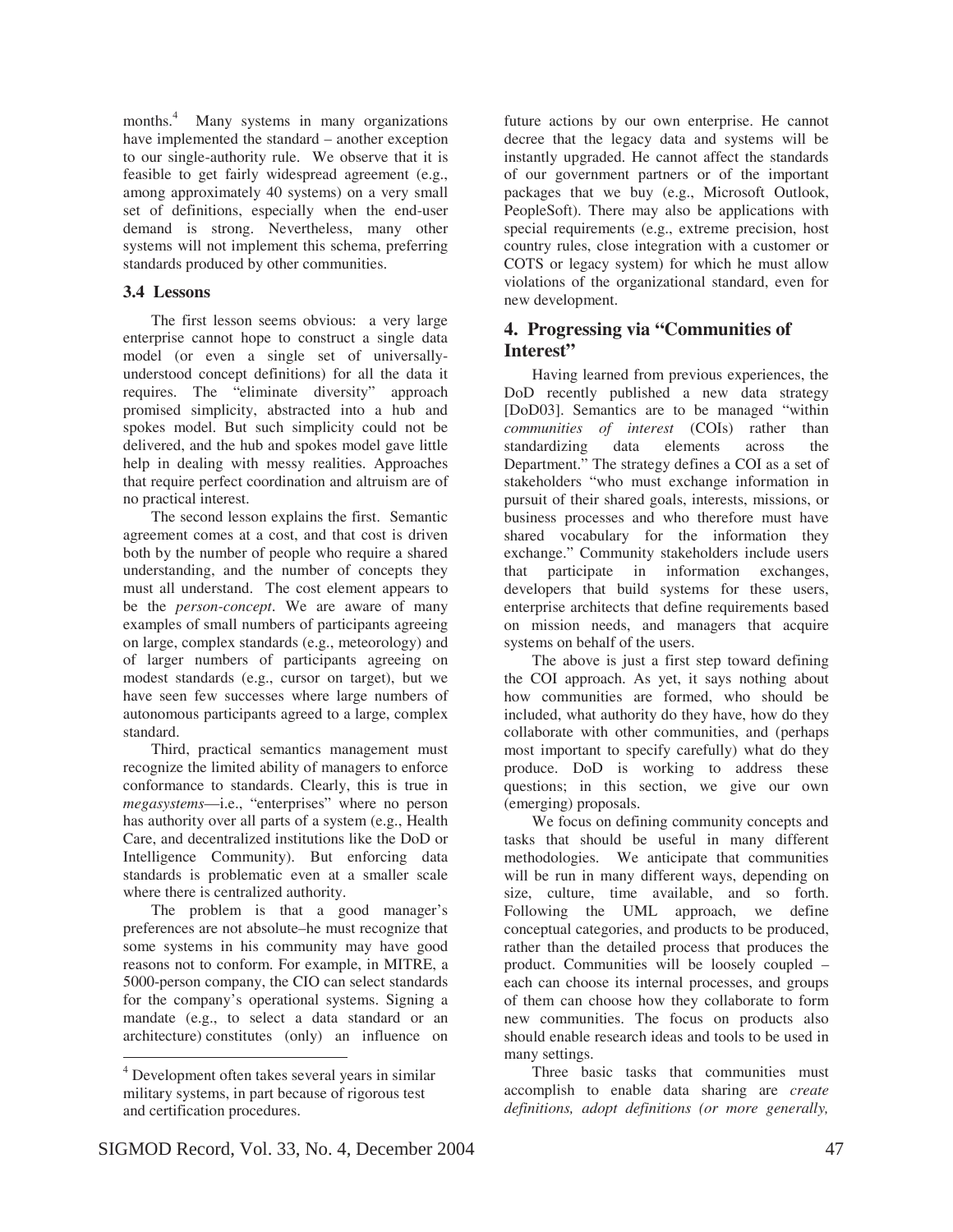*state preferences),* and *form agreements.* One innovation here is to allow a different community to be formed for each type of task. This enables each community to be concerned with different sets of information, e.g., "DoD spatial data" versus "data required to plan an air transport mission". We now examine the three types (identified by their products) in more detail.

- 1. *Definition-development communities.* These produce concept definitions, element definitions, ontologies, and schemas. They seem best organized by subject matter area, spanning organizational boundaries (including external organizations). They have free speech (e.g., to publish their proposals), but no command authority, because the span of useful data sharing greatly exceeds the span of organizational control. They merely publish definitional resources (e.g., ontologies, schemas), and may express preferences among alternatives. The Cursor-on-Target effort (section 3.3) is an example. Diverse participants contributed to development of the interchange standard, but they had no authority to impose the use of that standard on anyone else.
- 2. *Custodial / Authority communities.* Each aspect of a data object's semantics (conceptual meaning, instance set) has a custodian. Custodians have two kinds of responsibility:
	- *To describe the systems currently in place.*  For this they need to choose a descriptive vocabulary. For example, an organization might tell its system managers "Describe spatial data using the OGIS ontology, or (second choice) the ARC-INFO GIS schema. Describe measurement data using NIST's measurement ontology or ISO". Even with alternatives, descriptions may be imperfect.
	- *To guide (semantic and other) choices on future data collections or software development.*

Other authorities may be able to express preferences that the custodian considers (e.g., partners, higher and lower management levels).

3. *Agreement communities.* These are groups of participants who agree to provide or consume information using certain definitions. Agreements must specify semantic concepts (so the recipient will be sure that they can understand the data they receive). Often they specify instance sets, e.g., FuelNeeded for all units at a given Airbase. (One does not leave it to chance that someone is tasked to obtain the information their downstream successors

need). Agreements can also include representations (to reduce mediation effort). Agreement areas beyond data semantics (services, workflows, secure handling) will not be discussed here.

Organizations and consortia often function as more than one type of community. For example, a standards group may both develop definitions and secure agreement from participants to use those definitions. Some participants may also have authority to express a preference that their subordinates use the standard. However, we find it useful to identify these distinct community roles to guide what products they should produce and how they should operate.

Across communities, reuse is essential, to avoid unnecessary definitional differences. Many concepts (and organizations) belong to multiple communities. Definitions should be published in small granules—i.e., data element concepts, independent of representation. COIs can also publish standard structures (e.g., an XML exchange schema), but there must be a way for other communities to reference and reuse individual concepts independent of these structures.

#### **Summary of Pragmatic Advice**

In terms of our standardization framework (Section 2), and based on the experiences described in Section 3, we believe successful methodologies will adopt the following:

- Standardize in small granules—i.e., data element concepts, but assert conformance in biggest feasible chunks [CDFP98].
- Specify representation separate from meaning. Allow alternative representations, and provide mechanisms for expressing preferences (Section 5.2).
- Describe explicitly the set of instances managed by systems and desired by users, to ensure that needed data is actually collected and exported.
- Be robust with both simple and rich modeling formalisms. Capturing richer constraints and relationships (e.g., in RDF or OWL) will be useful. However, organizations must be allowed to govern technology change based on staff expertise and tool support.
- Focus on interfaces and exchanged information, not systems' internal representations.

# **5. Related Work and Research Agenda**

Most research assumes that higher authority is either all powerful (centralized) or absent (peer to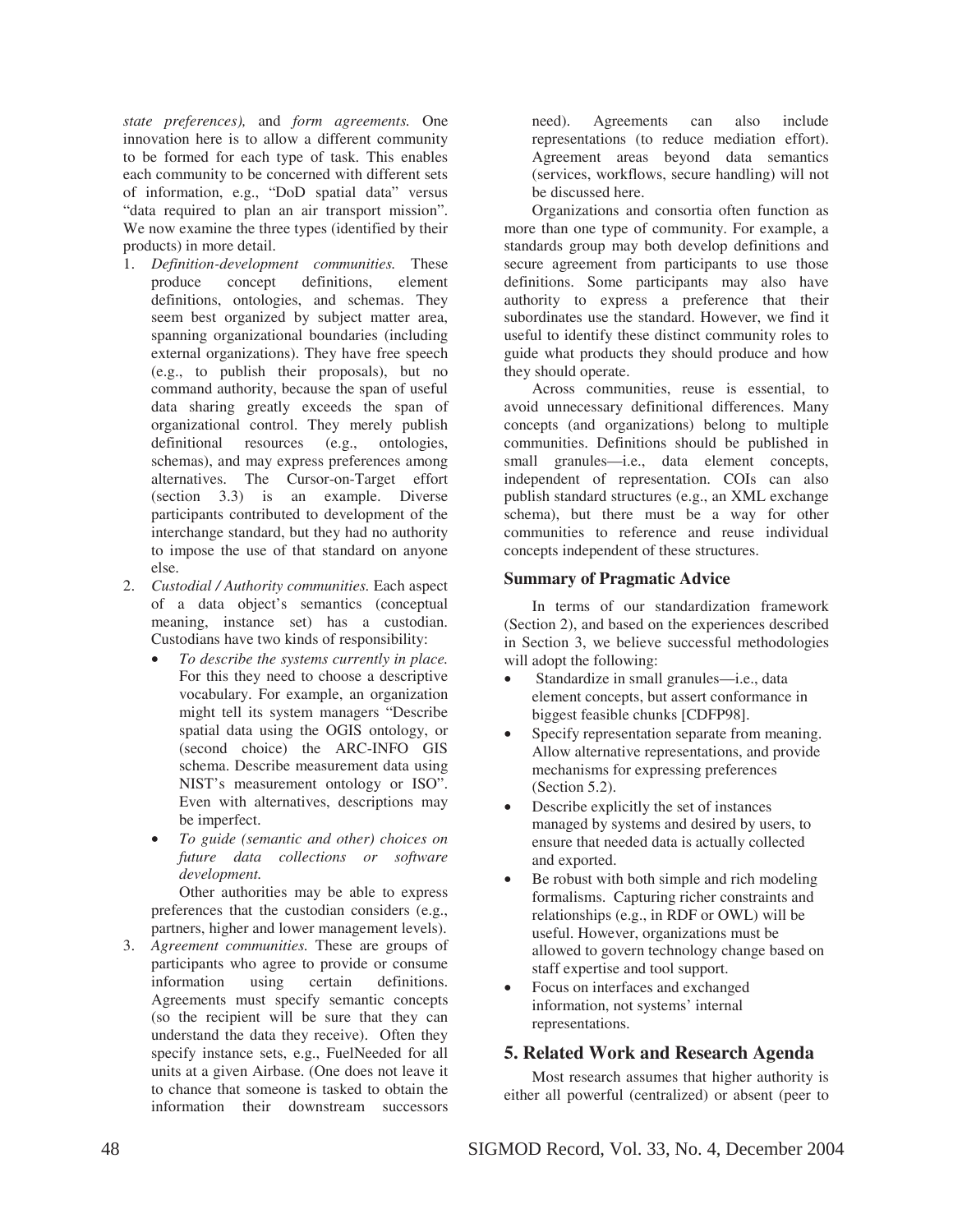peer). However, there has been little research on enterprises, where managers have partial influence.

Schema matching research is active and promising, and is covered in other articles in this issue. Commercially, many tools can capture semantic relationships graphically and generate code. Unfortunately, they lock the knowledge into that vendor's suite by using proprietary schemas and representation ontologies.

Reuse and incentives have been emphasized in only a few papers. In [RS94, RSRM01], we emphasized reuse, because it bypassed the many difficult research problems of matching. We also advocated learning the lessons of the *industrial revolution,* i.e., separation of different tasks, incentives, parts usable in different finished products within a product line.

More recent research has explored particular reuse techniques in more depth. Both schema matching and semantic web researchers have noted that transitive laws enable new matches to be inferred from older ones. [HEDI03] advocated incentives ("instant gratification") for individual users, and [MDKV03] explored the effectiveness of P2P approaches to gathering information, for matching a consumer application to many sources for the same domain.

There are many areas where researchers could help put the Community of Interest approach on a firmer footing, with better abstractions and automated support.

#### **5.1 Methodologies and Tools**

The conceptual modeling literature is extensive, but rarely stresses reuse, separate models of semantics and representation, and other enablers of data sharing. Schema integration techniques also fit poorly for designing standard models – one rarely has clear consensus on what the future "standard" should model, or integrates entire schemas that are all available in advance. A principled reformulation is needed, to identify characteristics of a "good" model, perhaps with different answers for interchange schemas versus descriptive ontologies.

The technical problem is not "provide a process that can be carried out by omniscient saints". The process must be robust against imperfection, such as participants who expertly evade directives that hurt their budgets. For that reason, one needs *model-driven* tools that repay metadata providers by supporting auto-generation of needed software interfaces.

Enterprise scale semantics management requires new kinds of tools. Imagine a metadata registry with  $O(10^3)$  schemas,  $O(10^5)$  data element

concepts, and thousands of assertions about mappings, preferences, and data quality. What tools are necessary to make it all useful—e.g., how does one find definitions, schemas, etc. relevant to one's information need? Today's point-to-point schema matchers are a first step; P2P approaches are intriguing but make it difficult to assign contractor responsibility. Research breakthroughs are needed.

### **5.2 How to Transmit Authority -- "Preferences" as a Primitive**

Any large scale management process will often assert preferences rather than absolute constraints and split decisions among definitional, custodial/authority, and agreement communities (and roles within them, e.g., data collectors, software builders). What formalisms, theories and tools are needed for their cooperation?

Can researchers devise a single construct for all "Preferences"?—e.g., a community's preferences among overlapping standards, a manager's preferences to be communicated to suborganizations, or the set of definitions used by a system. Opinions will need to be aggregated, and differences negotiated. Precision is less important than minimizing administrative burdens. Preferences could then drive tools, e.g., to select defaults or order the responses from a discovery tool.

### **5.3 Metrics**

Metrics are important for demonstrating and measuring progress. Even imperfect metrics can guide tools that assist humans (e.g., to suggest definition choices that minimizes a metric of community diversity). Metrics collection must be largely automated.

Useful system metrics might include:

- amount of data sharing enabled
- amount of glue code needed to handle representation diversity (lines of code, info loss, by conversion, time for conversion)
- quality of data shared -- closeness of definition match, plus precision, recency, etc. (Quality is a widely underestimated difficulty.)

### **5.4 Helping Subscribers Understand the Responses**

Semantics management also includes steps to guarantee that someone collects the data that applications need. In difficult cases, there may be a shortfall, which managers, application developers, and in some cases the user receiving the response need to understand.